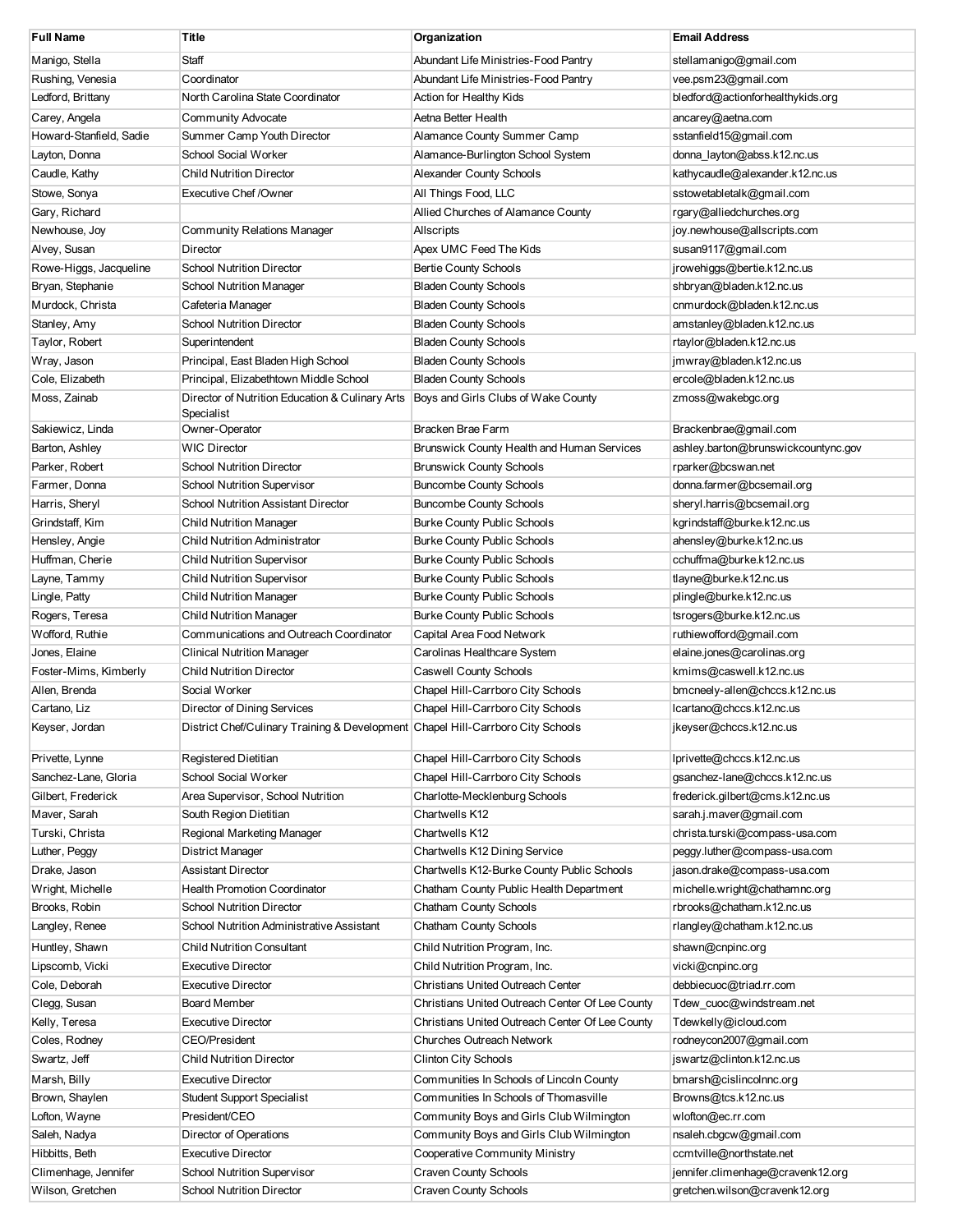| Maynard, Beth         | Executive Director, Child Nutrition                          | <b>Cumberland County Schools</b>                                             | bethm@ccs.k12.nc.us                     |
|-----------------------|--------------------------------------------------------------|------------------------------------------------------------------------------|-----------------------------------------|
| Rivers, Earlean       | <b>Executive Director</b>                                    | Diversity Nurtures Achievements Community Youth   dnacyc@yahoo.com<br>Center |                                         |
| Templeton, Gizem      | Associate in Research                                        | Duke University World Food Policy Center                                     | gizem.templeton@duke.edu                |
| Brown, Meghan         | <b>DINE Childcare Nutritionist</b>                           | Durham County Department of Public Health                                    | mebrown@dconc.gov                       |
| Bunnag, Raina         | <b>Nutrition Specialist</b>                                  | Durham County Department of Public Health                                    | rbunnag@dconc.gov                       |
| Mason, Kamaria        | <b>Adolescent Nutritionist</b>                               | Durham County Department of Public Health                                    | klmason@dconc.gov                       |
| Pope, Becky           | Registered Dietitian, School Nutrition<br>Supervisor         | Durham Public Schools                                                        | becky.pope@dpsnc.net                    |
| Cheshire, Donna       | Social Work Graduate Student                                 | East Carolina University                                                     | dcheshire7183@gmail.com                 |
| McDowell, Ruth        | <b>Child Nutrition Director</b>                              | Edgecombe County Public Schools                                              | rmcdowell@ecps.us                       |
| Sorrells, Analisa     | Reporter and Executive Fellow                                | EducationNC                                                                  | asorrells@ednc.org                      |
| Thompson, Michael     | <b>School Nutrition Director</b>                             | Elizabeth City-Pasquotank Public Schools                                     | mthompson@ecpps.k12.nc.us               |
| Crites, Betsy         | Coordinator                                                  | End Hunger Durham                                                            | bcrites@sonic.net                       |
| Blount, Stacye        | Associate Professor                                          | Fayetteville State University                                                | sblount@uncfsu.edu                      |
| Fitzmorris, Leigh Ann | Board Member                                                 | Feeding Kids Cleveland County                                                | lwfitzmorris@clevelandcountyschools.org |
| Stevens, Heather      | Director                                                     | Feeding Kids Cleveland County                                                | info@feedingkidscc.org                  |
| Caldwell, Laura       | <b>Executive Director</b>                                    | Feeding the Carolinas                                                        | lauracaldwell@feedingamerica.org        |
| Kelly, Karen          | Minister                                                     | First Christian Church                                                       | kkelly021@gmail.com                     |
| Andrews, Christal     | Outreach Coordinator                                         | Food Bank of Central & Eastern NC                                            | candrews@foodbankcenc.org               |
| Adams, Gideon         | VP of Community Health & Engagement                          | Food Bank of Central & Eastern NC                                            | gadams@foodbankcenc.org                 |
| Maron, Andrea         | Manager of Foundation Relations                              | Food Bank of Central & Eastern NC                                            | amaron@foodbankcenc.org                 |
| Sanders, Mercedes     | <b>CACFP/SFSP Supervisor</b>                                 | Food Bank of Central & Eastern NC                                            | msanders@foodbankcenc.org               |
| Small, Van            | Warehouse Associate for Programs                             | Food Bank of Central & Eastern NC                                            | vsmall@foodbankcenc.org                 |
| Tomlinson, Lindsay    | Strategic Gifts Manager                                      | Food Bank of Central & Eastern NC                                            | Itomlinson@foodbankcenc.org             |
| Weidig, Tyler         | Outreach Coordinator                                         | Food Bank of Central & Eastern NC                                            | Tweidig@foodbankcenc.org                |
| Caslin, Jennifer      | Development Staff                                            | Food Bank of Central & Eastern NC                                            | communication@foodbankcenc.org          |
| Mallasch, Christi     | Manager of Commodity Programs and<br>Programs Inventory      | Food Bank of Central & Eastern NC                                            | cmallasch@foodbankcenc.org              |
| Ellis, Dana           | Senior Manager of Child Nutrition & Federal<br>Food Programs | Food Bank of Central & Eastern NC                                            | dellis@foodbankcenc.org                 |
| Grimes, Ophelia       |                                                              | Foodlady Caterer                                                             | foodlady@bellsouth.net                  |
| Grundseth, Mayte      | WIC Program Director                                         | Forsyth County                                                               | grundsma@forsyth.cc                     |
| Grigsby, Hope         | WIC Program Nutritionist                                     | Forsyth County                                                               | grigsbhr@forsyth.cc                     |
| Pittman, Tremona      | Program Director                                             | Freedom Within Walls                                                         | tpittman@freedomwithinwalls.org         |
| Simpson, Dr. Paula    | Director of School Nutrition                                 | Gates County Public Schools                                                  | simpsonpj@gatescountyschools.net        |
| Swinson, Lisa         | Principal                                                    | Global Achievers School                                                      | Iswinson.gaschool@gmail.com             |
| Andrews, Dianne       | <b>Executive Director</b>                                    | Greene County Interfaith Volunteers, Inc.                                    | Dianneandrews0913@gmail.com             |
| Obriant, Georgia      | Warehouse Manager                                            | Greene County Interfaith Volunteers, Inc.                                    | Interfaith@centurylink.net              |
| LoPiccolo, Samantha   | Founder                                                      | Grow Our Kids                                                                | samanthat.lopiccolo@gmail.com           |
| Stowe, Sheba          | <b>Executive Director</b>                                    | <b>GrowthQuest</b>                                                           | shebastowe@icloud.com                   |
| Barber, Wanda         | School Nutrition Operations Supervisor                       | <b>Guilford County Schools</b>                                               | barberw@gcsnc.com                       |
| Best, Kimberly        | School Nutrition Operations Supervisor                       | Guilford County Schools                                                      | bestk@gcsnc.com                         |
| Champion, Betty Ann   | Coordinator, Student Eligibility                             | Guilford County Schools                                                      | champib@gcsnc.com                       |
| Defiore, Theresa      | Cafeteria Manager                                            | Guilford County Schools                                                      | defiort@gcsnc.com                       |
| Faggione, James       | Director, School Nutrition                                   | <b>Guilford County Schools</b>                                               | faggioj@gcsnc.com                       |
| Goad, Pam             | Cafeteria Manager                                            | <b>Guilford County Schools</b>                                               | goadp@gcsnc.com                         |
| Hawkins, Brenda       | Cafeteria Manager                                            | Guilford County Schools                                                      | hawkinb@gcsnc.com                       |
| Hundley, Cynthia      | Cafeteria Manager                                            | <b>Guilford County Schools</b>                                               | hundlec@gcsnc.com                       |
| Joyner, Joyce         | School Nutrition Operations Supervisor                       | <b>Guilford County Schools</b>                                               | joynerj2@gcsnc.com                      |
| Lloyd, Carolyn        | Cafeteria Manager                                            | <b>Guilford County Schools</b>                                               | lloydc2@gcsnc.com                       |
| Long, BJ              | School Nutrition Operations Supervisor                       | Guilford County Schools                                                      | longb@gcsnc.com                         |
| Martin, Jamie         | Registered Dietitian                                         | Guilford County Schools                                                      | martinj4@gcsnc.com                      |
| McLaughlin, Dianne    | School Nutrition Operations Supervisor                       | Guilford County Schools                                                      | mclaugd2@gcsnc.com                      |
| Newsome, Gail         | Cafeteria Manager                                            | Guilford County Schools                                                      | newsomv@gcsnc.com                       |
| Platto, Cassandra     | Cafeteria Manager                                            | Guilford County Schools                                                      | plattoc@gcsnc.com                       |
| Raja, Adnan           | Cafeteria Manager                                            | Guilford County Schools                                                      | rajaa@gcsnc.com                         |
| Roan, Marcy           | Principal, Gibsonville Elementary                            | <b>Guilford County Schools</b>                                               | roanm@gcsnc.com                         |
| Rogan, Lara           | Cafeteria Manager                                            | <b>Guilford County Schools</b>                                               | roganl@gcsnc.com                        |
| Tharp, Tonya          | Cafeteria Manager                                            | <b>Guilford County Schools</b>                                               | tharpt@gcsnc.com                        |
| Wiggins, Angie        | Administrative Technician                                    | <b>Guilford County Schools</b>                                               | wiggina@gcsnc.com                       |
| Claude, Nicole        | Digital Manager                                              | <b>Halifax County Schools</b>                                                | clauden@halifax.k12.nc.us               |
| Otranto, Joe          | School Nutrition Director                                    | <b>Halifax County Schools</b>                                                | otrantoj@halifax.k12.nc.us              |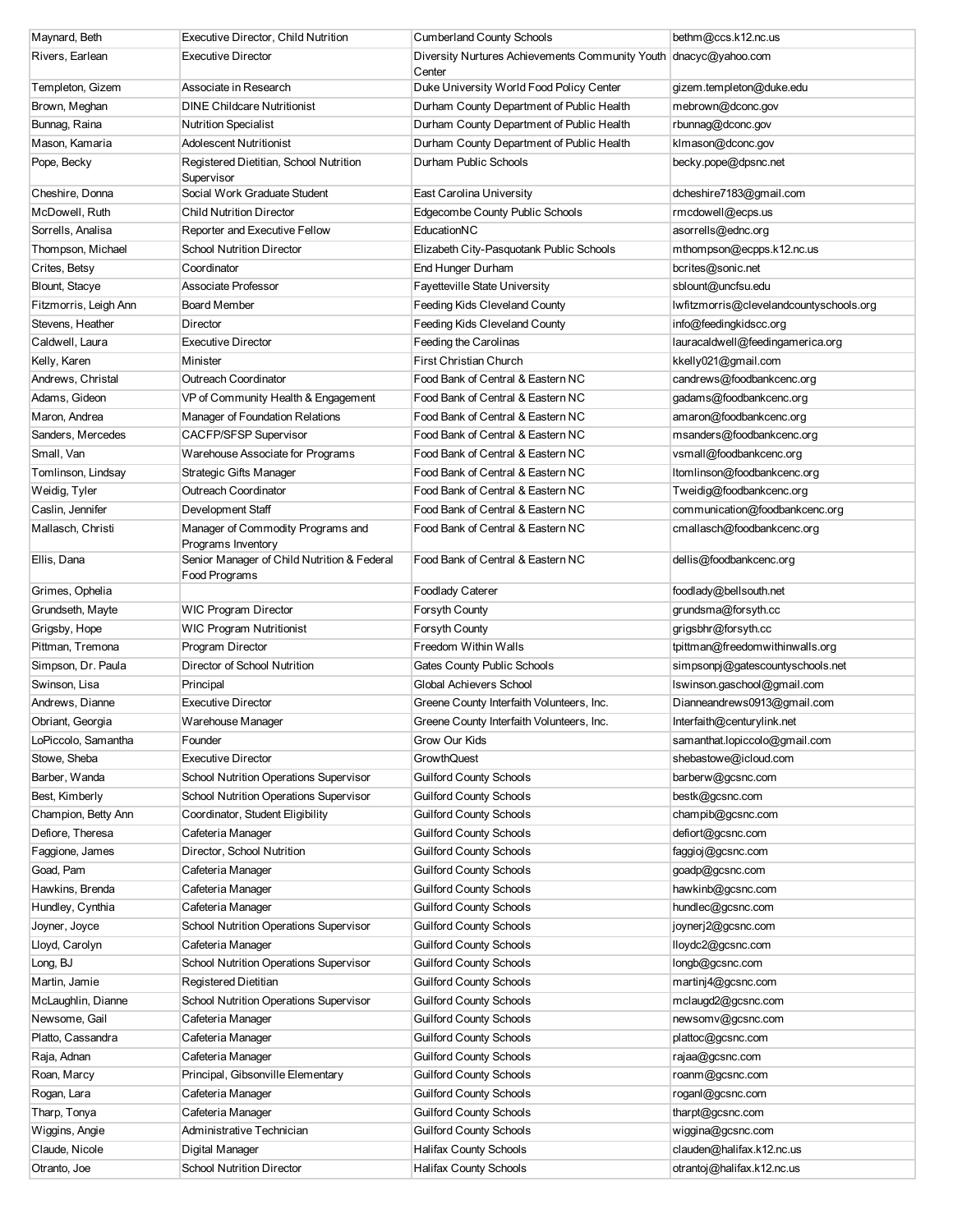| Batchelor, Melanie       | School Nutrition Supervisor, Registered<br>Dietitian                                                                 | <b>Haywood County Schools</b>                              | mbatchelor@haywood.k12.nc.us       |
|--------------------------|----------------------------------------------------------------------------------------------------------------------|------------------------------------------------------------|------------------------------------|
| Francis, Alison          | <b>School Nutrition Director</b>                                                                                     | <b>Haywood County Schools</b>                              | afrancis@haywood.k12.nc.us         |
| Turner, Michael          | President                                                                                                            | He Cares Inc.                                              | HeCares@gmail.com                  |
|                          |                                                                                                                      |                                                            |                                    |
| Crews, Steve             | President                                                                                                            | Helping Hands Of Hamlet Inc.                               | stevecrews615@yahoo.com            |
| Warren, Jim              | Volunteer                                                                                                            | Helping Hands Of Hamlet Inc.                               | jimanita12@att.net                 |
| Carpenter, Deborah Davis | <b>Child Nutrition Executive Director</b>                                                                            | <b>Hoke County Schools</b>                                 | dcarpenter@hcs.k12.nc.us           |
| Cunningham, Cheryl       | <b>Child Nutrition Supervisor</b>                                                                                    | <b>Hoke County Schools</b>                                 | ccunningham@hcs.k12.nc.us          |
| Massey, Kimberly         | <b>Child Nutrition Financial Specialist</b>                                                                          | <b>Hoke County Schools</b>                                 | kmassey@hcs.k12.nc.us              |
| Niederhammer, Terri      | Programs Coordinator                                                                                                 | Hunger and Health Coalition                                | programshhc@gmail.com              |
| Wilson, Anita            | Director of Operations                                                                                               | Hunger and Health Coalition                                | hhcbooneoperations@gmail.com       |
| Brimmage, Mamie          | <b>Child Nutrition Director</b>                                                                                      | <b>Hyde County School</b>                                  | mbrimmage@hyde.k12.nc.us           |
| Camp, Linda              | Integrated Health and Life Coach                                                                                     | Integrated Mind and Body Work                              | lindacamp358@gmail.com             |
| Cox, Julie               | FRD Programs Manager                                                                                                 | Inter-Faith Food Shuttle                                   | julie@foodshuttle.org              |
| Houghton, Elizabeth      | Program Coordinator                                                                                                  | Inter-Faith Food Shuttle                                   | elizabeth.houghton@foodshuttle.org |
| Sink, Cindy              | Director of Community Impact and Advocacy                                                                            | Inter-Faith Food Shuttle                                   | cindy@foodshuttle.org              |
| Martinez, Amber          | Single Stop Coordinator                                                                                              | James Sprunt Community College                             | amartinez@jamessprunt.edu          |
| Creech, Yadira           | Supervisor                                                                                                           | Johnston County Public Schools                             | yadiracreech@johnston.k12.nc.us    |
| Edwards, Dana            | <b>School Nutrition Director</b>                                                                                     | Johnston County Public Schools                             | danaedwards@johnston.k12.nc.us     |
| Wilkerson, Katherine     | Food Pantry Director / Coordinator                                                                                   | Julian United Methodist Church                             | kawilkerson@hotmail.com            |
| Workman, Stephanie       | Associate Pastor                                                                                                     | Kirk of Kildaire Presbyterian Church                       | saworkman@kirkofkildaire.org       |
| McAllister, Shannon      |                                                                                                                      | Lakeside Lutheran Church                                   | smcallister@john316center.org      |
| Austin, Crystal          | <b>Fiscal Officer</b>                                                                                                | Maggie's Outreach Community Economic<br>Development        | mbdevelcenter@mocedc.org           |
| McDuffie, India          | Operational Supervisor                                                                                               | Maggie's Outreach Community Economic<br>Development Center | adminorf@mocedc.com                |
| Morrison, Latonya        | <b>Meal Coordinator</b>                                                                                              | Maggie's Outreach Community Economic<br>Development Center | moc_support@mocedc.org             |
| Andree Bowen, Scott      | Food Pantry Manager                                                                                                  | Maple Springs United Methodist                             | scott@maplesprings.org             |
| Council, Barbara         | School Board Member                                                                                                  | <b>Martin County Schools</b>                               | bjcouncil@yahoo.com                |
| Kinion, Sharon           | School Nutrition Administrator                                                                                       | <b>Martin County Schools</b>                               | skinion@martin.k12.nc.us           |
| Watson, Rhonda           | Supervisor, Child Nutrition                                                                                          | <b>McDowell County Schools</b>                             | rhonda.watson@mcdowell.k12.nc.us   |
| Harris, Mary             | President                                                                                                            | Minnie S Pearson Missionary Society                        | msharris1973@yahoo.com             |
| Calhoun, Heather         | <b>School Nutrition Director</b>                                                                                     | Mitchell County Schools                                    | hcalhoun@mcsnc.org                 |
| Murphy, Rhonda           | Cafeteria Manager                                                                                                    | Mitchell County Schools                                    | rmurphy@mcsnc.org                  |
| Schwartz, MD, Robert     | Food Pantry Co-Director                                                                                              | Moore Magnet School                                        | rschwrtz@wakehealth.edu            |
| Williams, Ereka          | Professor                                                                                                            | NC A&T State University                                    | erwilli2@gmail.com                 |
| Brosz White, Heather     | Director                                                                                                             | NC Alliance of Boys & Girls Clubs                          | hwhite@wakebgc.org                 |
| Vodicka, Sheree          | <b>Executive Director</b>                                                                                            | NC Alliance of YMCAs                                       | sheree.vodicka@ymcatriangle.org    |
| Wilson, Chanae           | <b>Engagement Assistant</b>                                                                                          | NC Budget & Tax Center                                     | Chanae@ncjustice.org               |
| Denny, Abigail           | Student                                                                                                              | <b>NC Central University</b>                               | adenny2@eagles.nccu.edu            |
| Frith, Beth              | <b>USDA Foods Program Consultant</b>                                                                                 | NC Department of Agriculture                               | bethfrith@gmail.com                |
| Gay, Gary                | Director, Food Distribution Division                                                                                 | NC Department of Agriculture & CS                          | gary.gay@ncagr.gov                 |
| Sitton, Bob              | Assistant Director, Food Distribution Division                                                                       | NC Department of Agriculture & CS                          | bob.sitton@ncagr.gov               |
| Dixon, Connie            | SNAP Program Coordinator, Economic<br>Services                                                                       | NC Department of Health & Human Services                   | connie.dixon@dhhs.nc.gov           |
| Marti, Norma             | Minority Outreach Consultant, Children &<br>Youth Branch                                                             | NC Department of Health & Human Services                   | norma.marti@dhhs.nc.gov            |
| Locklear, David          | Deputy Director, Economic & Family Services, NC Department of Health & Human Services<br>Division of Social Services |                                                            | David.Locklear@dhhs.nc.gov         |
| Tilson, MD, Betsey       | State Health Director                                                                                                | NC Department of Health & Human Services                   | Christina.Schmitt@dhhs.nc.gov      |
| Lainez Rubi, Karen       | Nutrition Program Consultant, DPH Child and<br>Adult Care Food Program (CACFP), At-Risk<br>Afterschool Meals (ARAM)  | NC Department of Health & Human Services                   | karen.lainezrubi@dhhs.nc.gov       |
| Rivera, Grisel           | Nutrition Program Supervisor, DPH Nutrition<br>Services Branch                                                       | NC Department of Health & Human Services                   | grisel.rivera@dhhs.nc.gov          |
| Bates, Tracey            | <b>School Nutrition Specialist</b>                                                                                   | NC Department of Public Instruction                        | tracey.bates@dpi.nc.gov            |
| Chase, Laura             | <b>Nutrition Specialist</b>                                                                                          | NC Department of Public Instruction                        | laura.chase@dpi.nc.gov             |
| Early, Ivy               | School Nutrition SFSP Consultant                                                                                     | NC Department of Public Instruction                        | ivy.early@dpi.nc.gov               |
| Ervin, Cynthia           | Summer Nutrition Program Manager                                                                                     | NC Department of Public Instruction                        | Cynthia.ervin@dpi.nc.gov           |
| Hinton, Sarah            | <b>Assistant Chief</b>                                                                                               | NC Department of Public Instruction                        | sarah.hinton@dpi.nc.gov            |
| Holloway, McCamy         | <b>Summer Nutrition Consultant</b>                                                                                   | NC Department of Public Instruction                        | mccamy.holloway@dpi.nc.gov         |
| Homick, Victoria         | <b>Summer Nutrition Consultant</b>                                                                                   | NC Department of Public Instruction                        | victoria.homick@dpi.nc.gov         |
| Hopkins, Jennifer        | <b>School Nutrition Specialist</b>                                                                                   | NC Department of Public Instruction                        | Jennifer.Hopkins@dpi.nc.gov        |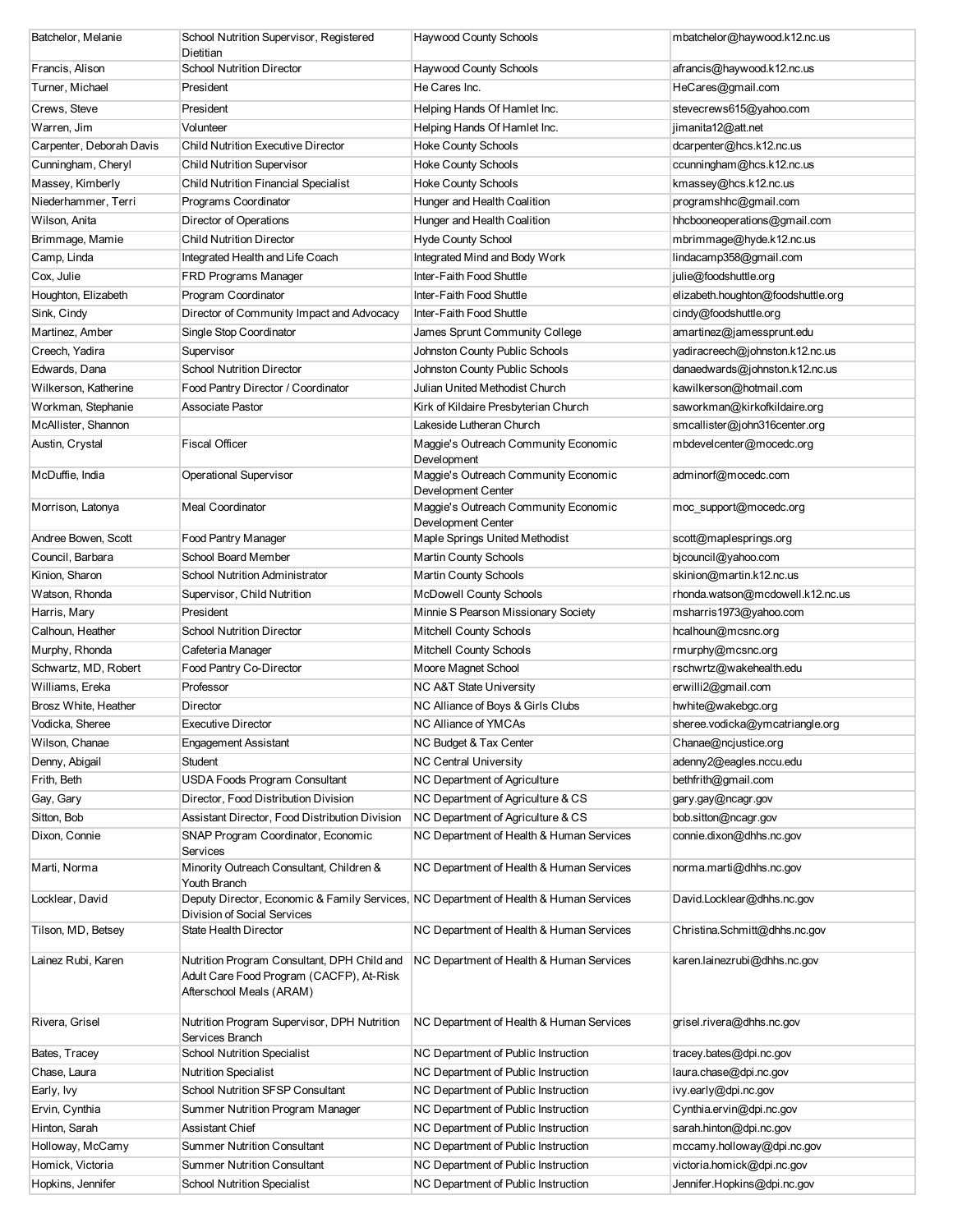| Martin, Cynthia        | <b>Education Consultant</b>                                      | NC Department of Public Instruction                | cynthia.martin@dpi.nc.gov        |
|------------------------|------------------------------------------------------------------|----------------------------------------------------|----------------------------------|
| Matthews, Ben          | Chief School Operations Officer                                  | NC Department of Public Instruction                | ben.matthews@dpi.nc.com          |
| Smith, Flo             | <b>School Nutrition Consultant</b>                               | NC Department of Public Instruction                | Florestine.Smith@dpi.nc.gov      |
| Tatum, Stephanie       | Compliance Specialist                                            | NC Department of Public Instruction                | Stephanie.Tatum@dpi.nc.gov       |
| Warren, Trip           | <b>Nutrition Specialist</b>                                      | NC Department of Public Instruction                | Trip.Warren@dpi.nc.gov           |
| Watford, Valerie       | <b>Summer Nutrition Consultant</b>                               | NC Department of Public Instruction                | valerie.watford@dpi.nc.gov       |
| Day, Deborah           | Community Based Program Administrator                            | <b>NC Division of Social Services</b>              | deborah.day@dhhs.nc.gov          |
| Forrester, Morgan      | Children's Trust Fund Program Consultant                         | NC Division of Social Services                     | morgan.forrester@dhhs.nc.gov     |
| Meeks, Melanie         | <b>CCPT Program Consultant</b>                                   | <b>NC Division of Social Services</b>              | melanie.meeks@dhhs.nc.gov        |
| Farrar, Alice          | Chief of Employment Services & Program<br>Development            | <b>NC Division of Vocational Rehabilitation</b>    | alice.farrar@dhhs.nc.gov         |
| Taylor, Alma           | Regional Director - Central                                      | NC Division of Vocational Rehabilitation Services  | alma.taylor@dhhs.nc.gov          |
| Cooper, Kristin        | First Lady of North Carolina                                     | NC Governor's Office                               | nokidhungry@gmail.com            |
| Ewen, Ilina            | Chief of Staff to the First Lady                                 | NC Governor's Office                               | ilina.ewen@nc.gov                |
| Wolonick, Leila        | Assistant to the First Lady                                      | NC Governor's Office                               | leila.wolonick@nc.gov            |
| Farmer, Caroline       | Executive Director, NC Commission on                             | NC Governor's Office                               | caroline.farmer@nc.gov           |
|                        | Volunteerism and Community Service                               |                                                    |                                  |
| Morris, Tyler          | Student                                                          | <b>NC State University</b>                         | jtmorri2@ncsu.edu                |
| Cullom, Christopher    | <b>Principal Resident</b>                                        | NC State University, NC Leadership Academy         | Cmcullom@ncsu.edu                |
| Woodley, Rommy         | <b>Principal Fellow</b>                                          | NC State University, NC Leadership Academy         | rjwoodle@ncsu.edu                |
| Champion, Brenda       | Executive Director of NCSU MSA Leadership                        | NC State University, NC Leadership Academy         | bdchampi@ncsu.edu                |
|                        | Academies                                                        |                                                    |                                  |
| Clay, Leaundra         | <b>Principal Resident</b>                                        | NC State University, NC Leadership Academy         | Lnclay@ncsu.edu                  |
| Hicks, Gregory         | <b>Teaching Assistant Professor</b>                              | NC State University, NC Leadership Academy         | gehicks@ncsu.edu                 |
| Hines, Becky           | <b>Principal Resident</b>                                        | NC State University, NC Leadership Academy         | blhines3@ncsu.edu                |
| Dansby, Hunter         | Principal Resident / Assistant Principal                         | NC State University, NC Leadership Academy         | hIdansby@ncsu.edu                |
| Washington, LaToyha    | <b>Principal Resident</b>                                        | NC State University, NC Leadership Academy         | Iclatoyh@ncsu.edu                |
| Kicklighter, Emily     | <b>Principal Resident</b>                                        | NC State University, NC Leadership Academy         | elkickli@ncsu.edu                |
| Collins, Jamilah       | <b>Principal Resident</b>                                        | NC State University, NC Leadership Academy         | jacolli5@ncsu.edu                |
| Bullock, Byron         | <b>Principal Resident</b>                                        | NC State University, NC Leadership Academy         | blbulloc@ncsu.edu                |
| Arrington, Shirley     | Director                                                         | NC State University, NC Leadership Academy         | sharring@ncsu.edu                |
| Brown, Shavon          | <b>Principal Fellow</b>                                          | NC State University, NC Leadership Academy         | Ssbrown4@ncsu.edu                |
| Neal, Keith            | Principal Intern                                                 | NC State University, NC Leadership Academy         | kIneal@ncsu.edu                  |
| Piro, Wendy            | <b>Principal Resident</b>                                        | NC State University, NC Leadership Academy         | wmpiro@ncsu.edu                  |
| Sugg, Rebecca          | <b>Assistant Principal</b>                                       | NC State University, NC Leadership Academy         | Rcharrel@ncsu.edu                |
| White, Keisha          | <b>Principal Resident</b>                                        | NC State University, NC Leadership Academy         | kswhite2@ncsu.edu                |
| Parker, Jessica        | <b>Principal Fellow</b>                                          | NC State University, NC Leadership Academy         | jlparke9@ncsu.edu                |
| Rose, Brittany         | Principal Resident, Wilson County Schools                        | NC State University, NC Leadership Academy         | brose2@ncsu.edu                  |
|                        |                                                                  |                                                    |                                  |
| Goolsby, Lindsay       | School Nutrition Associate                                       | NC State University, SNAP-Ed Steps to Health       | Inhecht@ncsu.edu                 |
| Williams, Katherine    | Director                                                         | NC State, Extension Services, Wake County          | kwilliams@wakegov.com            |
| Taylor, Virginia       | <b>Education Evangelist</b>                                      | <b>NC Strategies</b>                               | rvgtaylor@earthlink.net          |
| Smith, Imer            | <b>School Nutrition Director</b>                                 | New Hanover County                                 | imer.smith@nhcs.net              |
| Wheeler, Jimmy         | Worker                                                           | New Temple House of Provisions                     | ilw4him@northstate.net           |
| Baker, Tamara          | Project and Communications Director                              | No Kid Hungry NC, UNC                              | TamaraBaker@unc.edu              |
| Crumpler, Lou Anne     | <b>State Director</b>                                            | No Kid Hungry NC, UNC                              | lacrumpler@unc.edu               |
| Dawson-McClure, Spring | <b>Public Health Researcher</b>                                  | No Kid Hungry NC, UNC                              | srdm76@gmail.com                 |
| Harrell, Andrew        | <b>Communications Specialist</b>                                 | No Kid Hungry NC, UNC                              | andrewharrell@unc.edu            |
| Roberts, Helen         | School Outreach Educator                                         | No Kid Hungry NC, UNC                              | powell51@email.unc.edu           |
| Soldavini, Jessica     | MPH, RD, LDN / Graduate Research Assistant No Kid Hungry NC, UNC |                                                    | Jessica6@live.unc.edu            |
| Stein, Josh            | <b>Attorney General</b>                                          | North Carolina Department of Justice               | joshstein@nc.rr.com              |
| Holden, Cecilia        | Legislative Director                                             | North Carolina State Board of Education            | cecilia.holden@dpi.nc.gov        |
| Barnes, Kelley         | President                                                        | North East Wake Backpack Buddies                   | secretary@newbackpackbuddies.org |
| Brannigan, Robin       | <b>Inventory Coordinator</b>                                     | North East Wake Backpack Buddies                   | inventory@newbackpackbuddies.org |
| Lofton, Johnetta       | <b>School Nutrition Director</b>                                 | Northampton County Schools                         | loftonj@northampton.k12.nc.us    |
| Charles, Kina          | Registered Dietitian, Executive Director                         | NuGen Kids, Inc                                    | kmcharle14@gmail.com             |
| Fenley, Mike           | Field Representative                                             | Office of US Senator Richard Burr                  | mike_fenley@burr.senate.gov      |
| Rich, Penny            | Orange County Commissioner - Vice Chair                          | Orange County Government - Commissioners<br>Office | prich@orangecountync.gov         |
| Wilson, Jacqueline     | <b>Health/Nutrition Specialist</b>                               | Orange County Head Start/Early Head Start          | jwilson@chtop.org                |
| Barnes, Avis           | Lead School Social Worker                                        | <b>Orange County Schools</b>                       | avis.barnes@orange.k12.nc.us     |
| Bero, Diane            | School Social Worker                                             | <b>Orange County Schools</b>                       | diane.bero@orange.k12.nc.us      |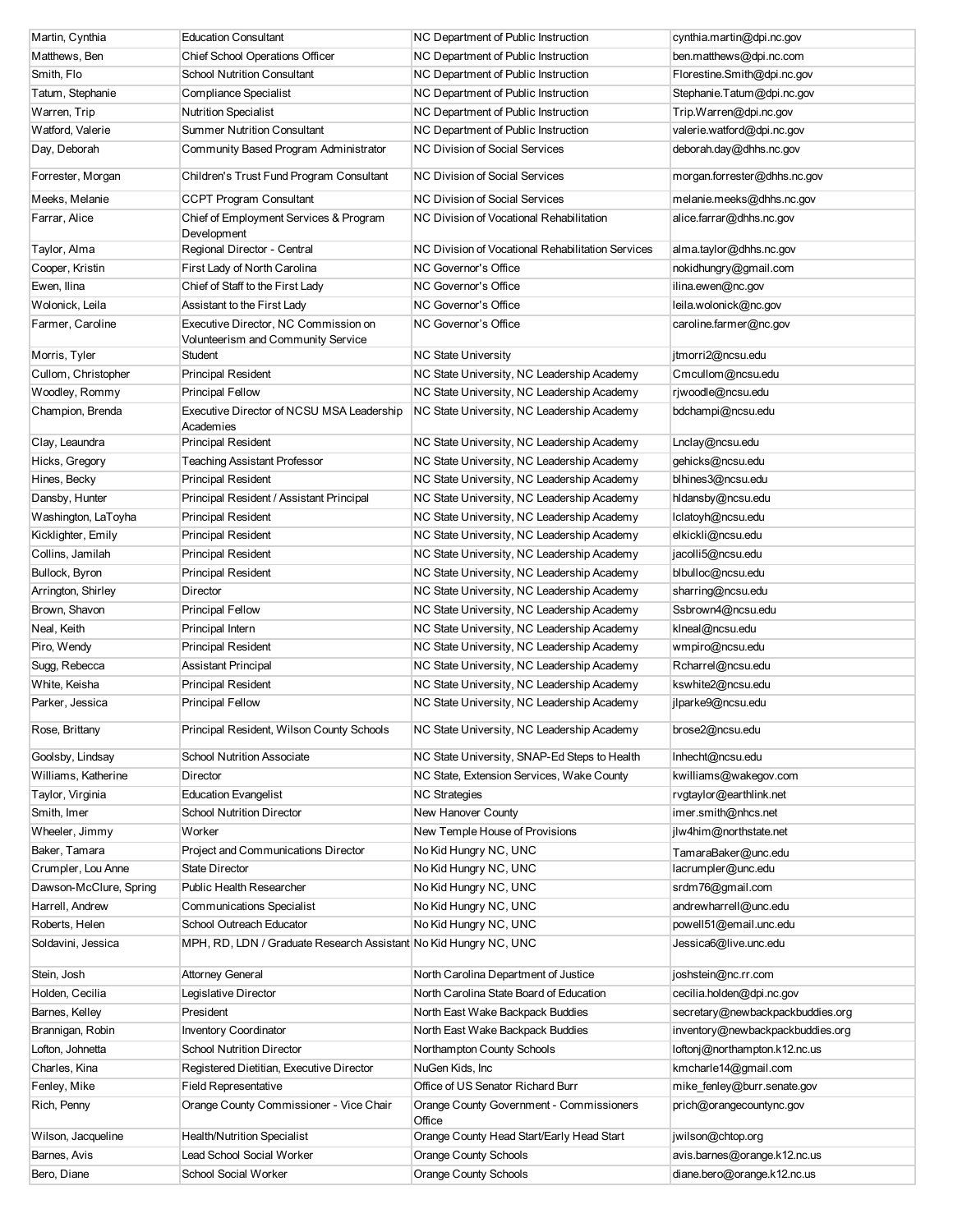| Cobb, Sherita          | Director of Student Support Services                                 | Orange County Schools                                        | sherita.cobb@orange.k12.nc.us            |
|------------------------|----------------------------------------------------------------------|--------------------------------------------------------------|------------------------------------------|
| Creech, Beth           | School Social Worker                                                 | <b>Orange County Schools</b>                                 | beth.creech@orange.k12.nc.us             |
| Green, Valerie         | <b>Child Nutrition Director</b>                                      | <b>Orange County Schools</b>                                 | valerie.green@orange.k12.nc.us           |
| McBroom, Callie        | School Social Worker                                                 | <b>Orange County Schools</b>                                 | callie.mcbroom@orange.k12.nc.us          |
| Patterson, Sarah       | School Social Worker                                                 | <b>Orange County Schools</b>                                 | sarah.patterson@orange.k12.nc.us         |
| Pea, Rebekah           | School Social Worker                                                 | <b>Orange County Schools</b>                                 | rebekah.pea@orange.k12.nc.us             |
| Romska, Elizabeth      | School Social Worker                                                 | <b>Orange County Schools</b>                                 | elizabeth.romska@orange.k12.nc.us        |
| Scully, Aviva          | School Social Worker                                                 | Orange County Schools                                        | aviva.scully@orange.k12.nc.us            |
| Stephens, G Seth       | <b>Chief Communications Officer</b>                                  | <b>Orange County Schools</b>                                 | seth.stephens@orange.k12.nc.us           |
| Trowbridge, Diane      | School Family Specialist Social Worker                               | Orange County Schools                                        | diane.trowbridge@orange.k12.nc.us        |
| Williams, Maile        | School Social Worker                                                 | Orange County Schools                                        | maile.williams@orange.k12.nc.us          |
| Milholin, Don          | President/ Executive Director                                        | Out of the Garden Project                                    | don@outofthegardenproject.org            |
| Bell Minor, Maree      | <b>CN Director</b>                                                   | Pamlico County Schools                                       | mareeminor@pamlicoschools.org            |
| Johnson, Marion        | <b>Child Nutrition Supervisor</b>                                    | Pamlico County Schools                                       | marionjohnson@pamlicoschools.org         |
| Griffin, Jason         | Principal, Hertford Grammar School                                   | Perquimans County Schools                                    | jasongriffin@pqschools.org               |
| Best, Jamie            | <b>School Nutrition Assistant</b>                                    | Perquimans County Schools                                    | jamiebest@pqschools.org                  |
| Fletcher, Kishonda     | <b>School Nutrition Assistant</b>                                    | Perquimans County Schools                                    | kishondafletcher@pqschools.org           |
| Layden, Geri           | <b>School Nutrition Manager</b>                                      | Perquimans County Schools                                    | GLayden@pqschools.org                    |
| Saunders, Charlotte    | <b>School Nutrition Assistant</b>                                    | Perquimans County Schools                                    | charlottesaunders@pqschools.org          |
| Cullipher, Kimberly    | <b>School Nutrition Supervisor</b>                                   | Perquimans County Schools                                    | kimberlycullipher@pqschools.org          |
| Pelletier, Shirley     | <b>School Nutrition Director</b>                                     | Perquimans County Schools                                    | shirleypelletier@pqschools.org           |
| Summers, Monica        | Program Director                                                     | Piedmont Health Services & Sickle Cell Agency                | msummers@piedmonthealthservices.org      |
| Connell, Doris         | Coordinator                                                          | Pitt County Farm and Food Council                            | dorisconnell@pittcountync.gov            |
| Dixon, Latoya          | <b>Child Nutrition Secretary</b>                                     | <b>Pitt County Schools</b>                                   | dixonl@pitt.k12.nc.us                    |
| Seelman, Leann         | <b>Child Nutrition Director</b>                                      | <b>Pitt County Schools</b>                                   | seelmak@pitt.k12.nc.us                   |
| Weyand, Lauren         | Registered Dietitian Supervisor, Child Nutrition Pitt County Schools |                                                              | weyanl@pitt.k12.nc.us                    |
|                        |                                                                      |                                                              |                                          |
| McCallum, Lauren       | Senior Health Educator                                               | Poe Center for Health Education                              | I.mccallum@poehealth.org                 |
| Orr, Dana              | Senior Health Educator                                               | Poe Center for Health Education                              | d.orr@poehealth.org                      |
| Gray, Sheila           | Coordinator                                                          | Progressive Team Works                                       | Grayhershe@aol.com                       |
| Bell, Sandra           | Site Supervisor                                                      | Public Schools of Robeson County                             | sandra.bell@robeson.k12.nc.us            |
| Branch, Harrison       | <b>Commodity Clerk</b>                                               | Public Schools of Robeson County                             | harrison.branch@robeson.k12.nc.us        |
| Harrison, Jacquelyn    | Site Supervisor                                                      | Public Schools of Robeson County                             | jacquelyn.harrison@robeson.k12.nc.us     |
| Locklear, Charlene     | Supervisor/Bookkeeper                                                | Public Schools of Robeson County                             | charlene.locklear@robeson.k12.nc.us      |
| McKinnon, Frederick    | <b>Child Nutrition Director</b>                                      | Public Schools of Robeson County                             | frederick.mckinnon@robeson.k12.nc.us     |
| Barnes, John           | CEO                                                                  | Rebuilding Broken Places CDC                                 | jbarnes@rbpcdc.org                       |
| Curran, Neal           | Food Hub Coordinator                                                 | <b>Reinvestment Partners</b>                                 | neal@bullcitycool.com                    |
| Alston, Nadia          | Constituent Services Liaison                                         | Rep. David Price, US House of Representatives                | nadia.alston@mail.house.gov              |
| Hood, Lois             | <b>Child Nutrition Director</b>                                      | <b>Richmond County Schools</b>                               | loishood@richmond.k12.nc.us              |
| Gould, Tiffany         | Food Bank Assistant                                                  | Rockingham District Partner In Ministry                      | gouldtiffany@hotmail.com                 |
| Hines, Jannie V.       | Food Bank Coordinator                                                | Rockingham District Partner In Ministry                      | janniehines@yahoo.com                    |
| Haithcock, Roger       | Reverend                                                             | Rose Hill Free Will Baptist Church                           | rosehillnow@gmail.com                    |
| Altmann, Lisa          | <b>School Nutrition Director</b>                                     | Rowan-Salisbury Schools                                      | Lisa.Altmann@rss.k12.nc.us               |
| Hetrick, Karen         | School Nutrition Manager                                             | Rowan-Salisbury Schools                                      | cafe364@rss.k12.nc.us                    |
| Honeycutt, Meredith    | School Nutrition Executive Assistant                                 | Rowan-Salisbury Schools                                      | Meredith.Honeycutt@rss.k12.nc.us         |
| Moore, Marvin          | Principal, Isenberg Elementary School                                | Rowan-Salisbury Schools                                      | marvin.moore@rss.k12.nc.us               |
| Peacock, Janice        | School Nutrition Supervisor                                          | Rowan-Salisbury Schools                                      | Janice.Peacock@rss.k12.nc.us             |
| Pender, Wanda          | School Nutrition Manager                                             | Rowan-Salisbury Schools                                      | cafe373@rss.k12.nc.us                    |
| Antignano, Jenna       | Case Manager                                                         | Salvation Army of High Point                                 | Jenna.Antignano@uss.salvationarmy.org    |
| Dalton, Antoine        | Social Services Director                                             | Salvation Army of High Point                                 | Antoine.Dalton@uss.salvationarmy.org     |
| Lowe, Gee              | Case Manager                                                         | Salvation Army of High Point                                 | Gee.Lowe@uss.salvationarmy.org           |
| Oladunjoye, Tashina E. | Director of Social Services                                          | Salvation Army of Winston-Salem                              | tashina.oladunjoye@uss.salvationarmy.org |
| Johnston, Dick         | Director of Operations                                               | Samaritan Kitchen of Wilkes                                  | djohnston@scmofwilkes.org                |
| Coates, Faye           | <b>Executive Director</b>                                            | Scotland County Summer Meals/ Restoring Hope                 | fayebears@yahoo.com                      |
|                        |                                                                      | Center, Inc.                                                 |                                          |
| Quick, Sharon          | <b>Field Coordinator</b>                                             | Scotland County Summer Meals/ Restoring Hope<br>Center, Inc. | restoringhopecenter@yahoo.com            |
| Bonner, Ashley         | <b>Agency Relations Coordinator</b>                                  | Second Harvest Food Bank of Northwest NC                     | abonner@secondharvest.org                |
| Rodriguez, Daisy       | Director of Childhood Hunger Programs                                | Second Harvest Food Bank of Northwest NC                     | drodriguez@secondharvest.org             |
| Glenn, Terri           | Outreach Coordinator                                                 | Second Harvest Food Bank of Northwest NC                     | tglenn@secondharvest.org                 |
| LeJeune, Seth          | Childhood Hunger Programs Monitor                                    | Second Harvest Food Bank of Northwest NC                     | selejeune@secondharvest.org              |
| Ortiz, Jocelyn         | Administrator                                                        | Second Harvest Food Bank of Northwest NC                     | joortiz@secondharvest.org                |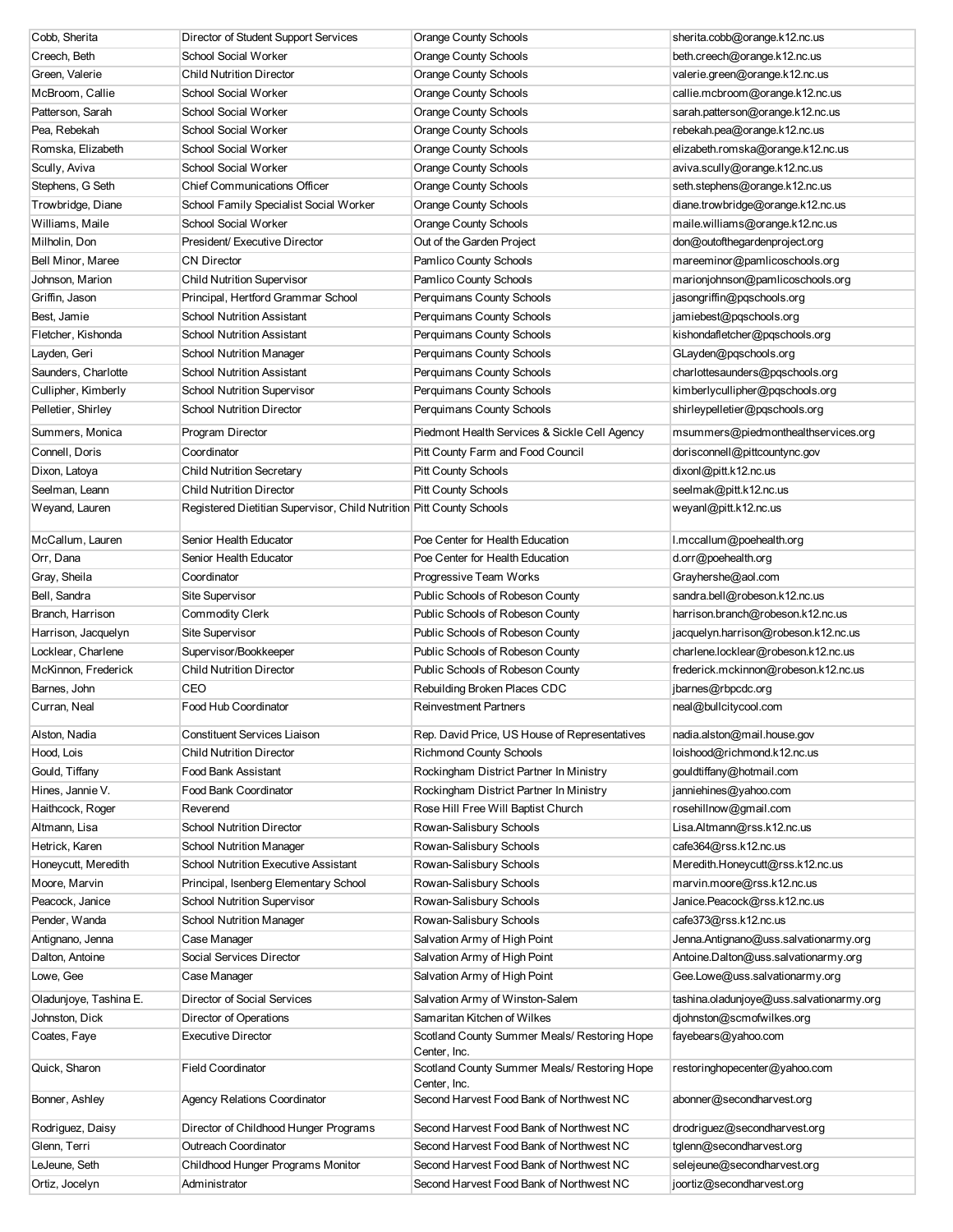| Melcher, Lucy            | Director, No Kid Hungry Campaigns                                         | Share Our Strength                                                            | Imelcher@strength.org             |
|--------------------------|---------------------------------------------------------------------------|-------------------------------------------------------------------------------|-----------------------------------|
| Meier, Jillien           | Director, No Kid Hungry                                                   | Share Our Strength                                                            | jmeier@strength.org               |
| Webster Campbell, Briana | Associate Director, Center for Best Practices,<br>No Kid Hungry           | Share Our Strength                                                            | bwebstercampbell@strength.org     |
| Sanders, Tyrone          | President                                                                 | Son of Man                                                                    | 19yea56@gmail.com                 |
| Jeffries, Virginia       | Summer Food Program                                                       | St. James AME Church                                                          | virginiajeffries2@gmail.com       |
| McKenzie, Ursla          | Summer Food Program                                                       | St. James AME Church                                                          | uhall1136@gmail.com               |
| White, Amy               | Executive Director, Community of Hope                                     | State Board of Education - North Central Region                               | amy.white@cohmin.org              |
|                          | Ministries                                                                |                                                                               |                                   |
| McAdoo, Felicia          | Assistant                                                                 | Sweets, Etc., Caterers, LLC                                                   | fmcadoo@bellsouth.net             |
| Smith, Lillie            | Owner                                                                     | Sweets, Etc., Caterers, LLC                                                   | sweetsetc@ymail.com               |
| Branch, Ann              | <b>Consultant Dietitian</b>                                               | Tammy Lynn Center for Developmental Disabilities                              | ann.b.branch@gmail.com            |
| Buxenbaum, Laura         | Assistant Director, Food & Nutrition Outreach                             | The Dairy Alliance                                                            | lbuxenbaum@sedairy.org            |
| Lewis, Cami              | Manager of School Health and Wellness                                     | The Dairy Alliance                                                            | clewis@sedairy.org                |
| Liberatore, Roseann      | Manager of School Health and Wellness                                     | The Dairy Alliance                                                            | rliberatore@thedairyalliance.com  |
| McKenzie, Debbie         | Assistant Director of Schools Health and                                  | The Dairy Alliance                                                            | dmckenzie@sedairy.org             |
| Clifford, Blythe         | Board Member                                                              | The Food Drive Kids                                                           | blytheclifford@gmail.com          |
| Winslow, William         | Founder                                                                   | The Food Drive Kids                                                           | william@thefooddrivekid.org       |
| Elam, Bonnie             | <b>Executive Directive</b>                                                | The Haiti Connection                                                          | director@thehaiticonnection.org   |
| McIntyre, Lesha          | Director of Child Nutrition                                               | The Point-College Preparatory Leadership Academy                              | imcintyre@thepointcollegeprep.org |
| Green, Lavinia           | Zone Consultant                                                           | The Point-College Preparatory Leadership Academy                              | laviniagreene@icloud.com          |
| Watford, Brenda          | <b>School Nutrition Director</b>                                          | Thomasville City Schools                                                      | watfordb@tcs.k12.nc.us            |
| Carr, Altha              | School Nutrition Manager, Thomasville High<br>School                      | Thomasville City Schools                                                      | carra@tcs.k12.nc.us               |
| Thompson, Jackie         | Human Services Coordinator                                                | Town of Chapel Hill                                                           | jthompson@townofchapelhill.org    |
| Shoffner, Myra           | <b>School Nutrition Director</b>                                          | <b>Tyrrell County Schools</b>                                                 | mshoffn@tycomail.net              |
| Ammerman, Alice          | Center Director and Professor                                             | UNC Center for Health Promotion and Disease<br>Prevention                     | alice_ammerman@unc.edu            |
| Kearney, William         | Community Outreach Manager                                                | UNC Center for Health Promotion and Disease<br>Prevention                     | bill_kearney@unc.edu              |
| Sutton, Sonya            | <b>Communications Specialist</b>                                          | UNC Center for Health Promotion and Disease<br>Prevention                     | ssutton@unc.edu                   |
| Townsend, Nyah           | Student                                                                   | <b>UNC Chapel Hill</b>                                                        | nyahdt@live.unc.edu               |
| Aburto, Tania            | Graduate Research Assistant                                               | <b>UNC Chapel Hill</b>                                                        | taburto@email.unc.edu             |
| Aiken, Rachel            | <b>Student</b>                                                            | <b>UNC Chapel Hill</b>                                                        | rachelai@email.unc.edu            |
| Yates, David             | Visiting Scholar                                                          | <b>UNC Chapel Hill</b>                                                        | dyates61@email.unc.edu            |
| Ferguson, James          | Carolina Global Food Program Director                                     | <b>UNC Chapel Hill</b>                                                        | jgferg@mindspring.com             |
| Terhune, Samantha        | Associate Director Carolina Global Food<br>Program                        | <b>UNC Chapel Hill</b>                                                        | samantha.buckner@gmail.com        |
| Kennedy, Julie           | Student                                                                   | UNC Gillings School of Public Health                                          | strange1@email.unc.edu            |
| Berner, Maureen          | Professor                                                                 | <b>UNC School of Government</b>                                               | mberner@sog.unc.edu               |
| Kieweg, Shelly           | Community Impact Director                                                 | United Way of Onslow County                                                   | skieweg@uwonslow.org              |
| Roberts, Ellie           | President                                                                 | United Way of Onslow County                                                   | eroberts@uwonslow.org             |
| Webster, Joe             | US Magistrate Judge                                                       | <b>US Courts</b>                                                              | joe.webster54@gmail.com           |
| Bouie, Lilly             | Southeast Region, Division Director, Special<br><b>Nutrition Programs</b> | USDA, Food and Nutrition Service                                              | lilly.bouie@fns.usda.gov          |
| Phipps, Lee              | Area Specialist                                                           | USDA, Rural Development                                                       | lee.phipps@nc.usda.gov            |
| Makaravage, Danny        | Vista Partner, Community Services                                         | <b>Wake County</b>                                                            | Danny.Makaravage@wakegov.com      |
| Taylor, Hannah           | Vista Partner, Social & Economic Vitality                                 | <b>Wake County</b>                                                            | Hannah.Taylor@wakegov.com         |
| Holmes, Jessica          | Chair                                                                     | <b>Wake County Commisioners</b>                                               | Jessica.Holmes@wakegov.com        |
| Morant, Karen            | Western Regional Director                                                 | Wake County Human Services                                                    | kmorant@wakegov.com               |
| Sims, Daniel             | <b>Public Health Educator</b>                                             | Wake County Human Services                                                    | daniel.sims@wakegov.com           |
| Raynor, Margaret         | Nurse Member, Wake County Summer                                          | Wake County Human Services Board, Public Health Margaret.Ann.Raynor@gmail.com |                                   |
|                          | Nutrition for Kids Committee Chair                                        | Committee                                                                     |                                   |
| Allen, Lindsay           | School Social Worker                                                      | Wake County Public School System                                              | lallen5@wcpss.net                 |
| Bryan, Becky             | Administrator, Child Nutrition Services                                   | Wake County Public School System                                              | rbryan@wcpss.net                  |
| Burton, Alexandra        | School Social Worker                                                      | Wake County Public School System                                              | aburton@wcpss.net                 |
| Burton, Darrell          | School Social Worker                                                      | Wake County Public School System                                              | dburton@wcpss.net                 |
| Cowell, Mark             | School Social Worker                                                      | Wake County Public School System                                              | mcowell@wcpss.net                 |
| DeMascole, Alexandra     | School Social Work Intern                                                 | Wake County Public School System                                              | ademascole@wcpss.net              |
| Patton Ozkurt, Jennifer  | <b>CNS Administrator</b>                                                  | Wake County Public School System                                              | jpattonozkurt@wcpss.net           |
| Plum, Melissa            | School Social Worker                                                      | Wake County Public School System                                              | melissa.s.sauer@gmail.com         |
| Reach, Kat               | School Social Work Intern                                                 | Wake County Public School System                                              | kreach@wcpss.net                  |